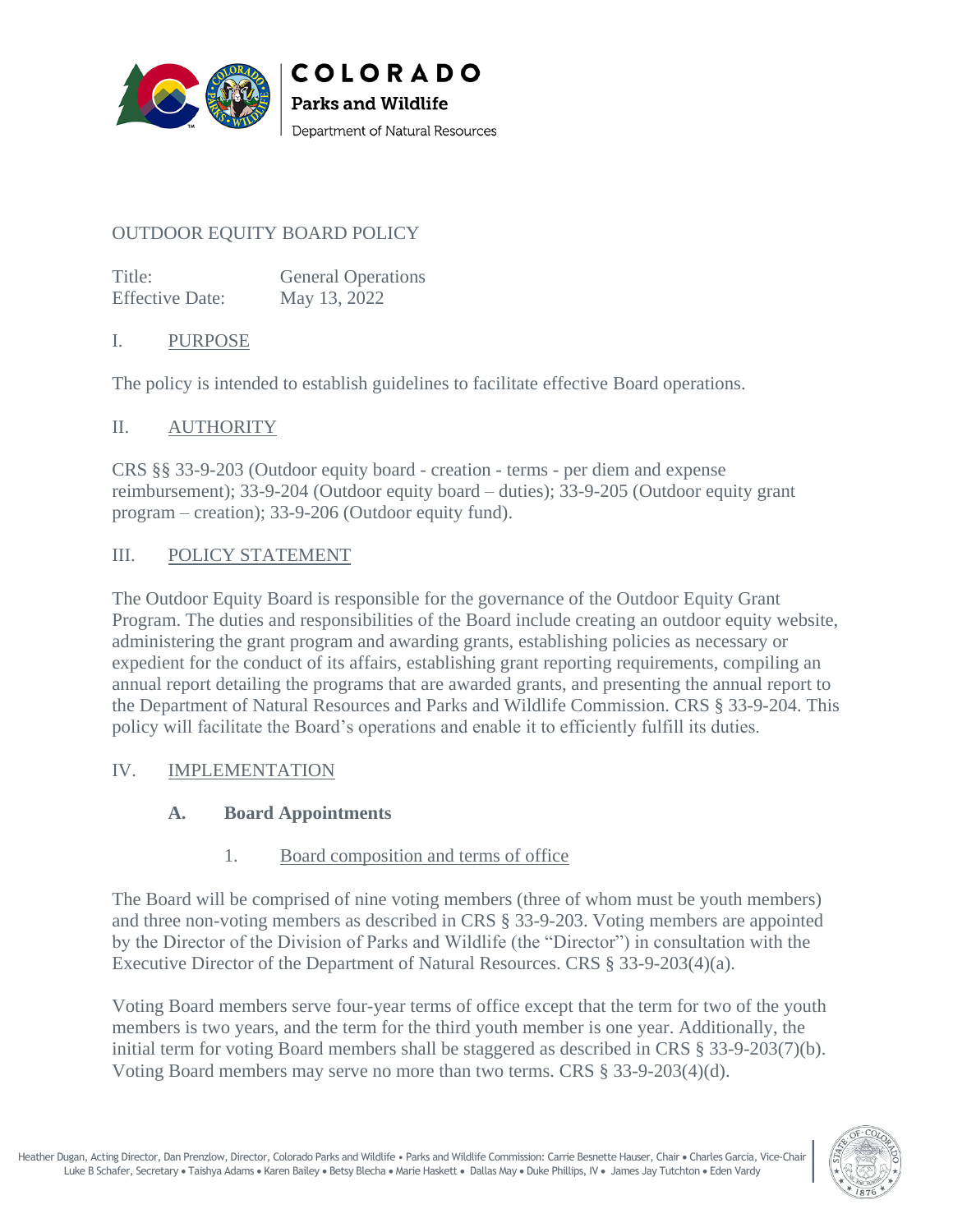## 2. Vacancies

Vacancies on the Board may be created by resignation, expiration of appointed terms, or removal with cause from the Board by the Director. If a vacancy on the Board occurs, a successor will be appointed as soon as possible by the Director to fill the unexpired term.

# **B. Election of Officers**

The officers of the Board shall consist of a Chair and a Vice Chair who shall be elected by secret ballot at the annual meeting, which will normally be the first regular meeting held after January 1st each year. Each officer shall hold office for twelve months or until a successor has been duly elected. The new officers take over immediately upon election. The Director shall designate a staff member to serve as secretary to the Board.

The duties and powers of the officers are as follows:

## 1. Chair

- a. Conduct and preside at all meetings of the Board.
- b. Maintain contact with the Division of Parks and Wildlife and its staff.
- c. Call special meetings in accordance with the meeting procedures.
- d. Sign documents, correspondence, and resolutions of the Board.
- e. Establish subcommittees as needed and appoint members thereof, and perform other duties designated by the Board.
- f. Provide direction to staff regarding meeting agendas and approve final agendas.
- 2. Vice Chair
	- a. During the absence, disability or disqualification of the Chair, the Vice Chair shall exercise or perform all duties of the Chair.
- 3. Secretary
	- a. Record and keep all minutes of Board meetings.

# **C. Duties of the Board**

The duties and responsibilities of the Board are set forth in CRS § 33-9-204 and include the following:

1. Administer the grant program and award grants

The Board's primary duty is to administer the Outdoor Equity Grant Program and award grants subject to available monetary appropriations.

All grant applications must be submitted on a form approved by the Board and made available on the Board's website. In drafting and updating the form, the Board will strive to ensure that applications are concise, straightforward, objective, inclusive and accessible to all interested parties. CRS § 33-9-204(1)(c)(III).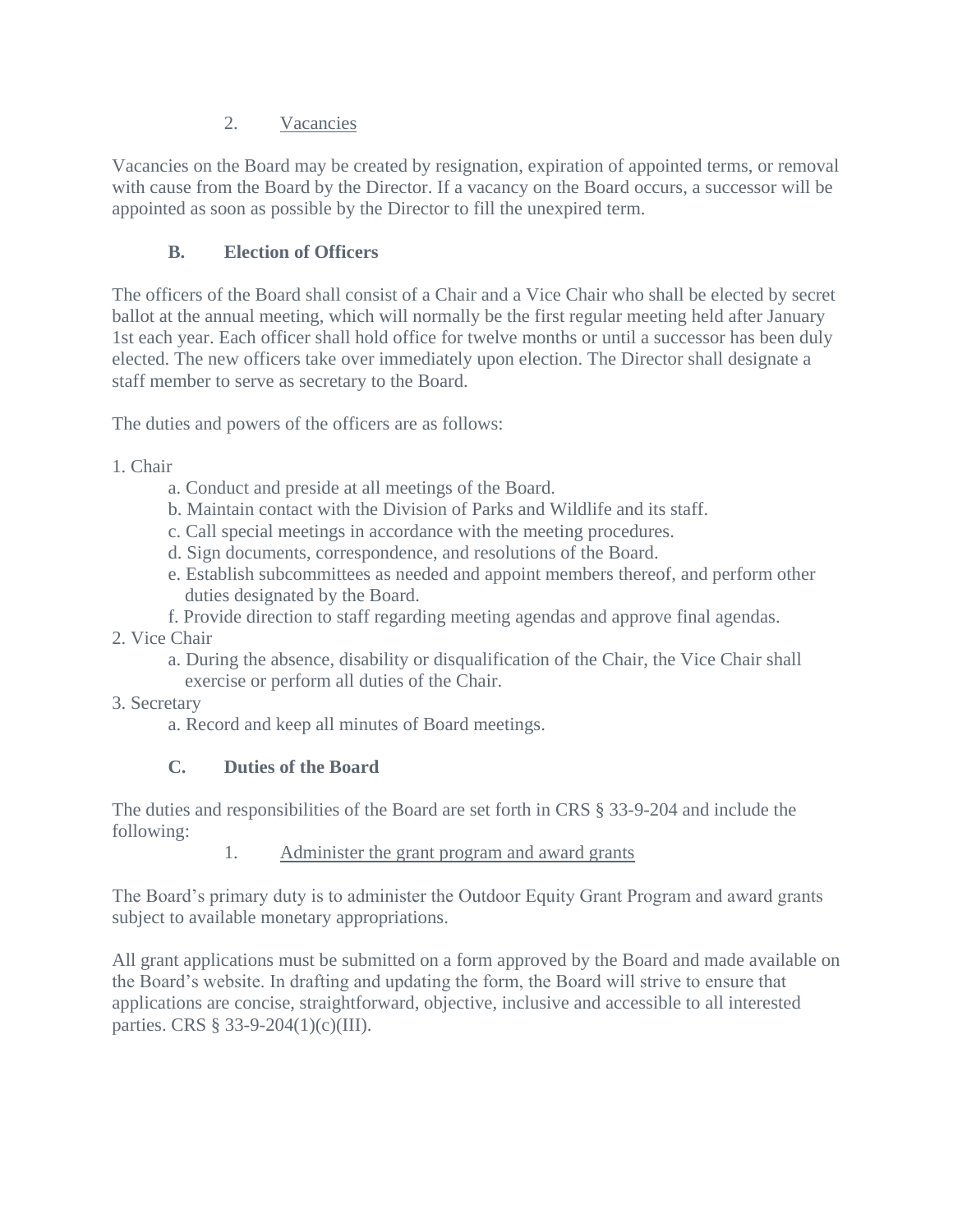Grant applications must be submitted by the deadlines specified on the Board website. The website will also set forth the time frame for when grants will be distributed. CRS § 33-9-  $204(1)(c)(II)$ .

# 2. Create an outdoor equity website

The Board will create a website where it will post the grant application form, grant application/distribution time frames, and other information pertinent to Board operations. CRS § 33-9-204(1)(a).

# 3. Establish grant reporting requirements

The Board will establish meaningful quantitative and qualitative grant reporting requirements that allow grantees to highlight who they are serving and how they are serving them, including reports on the ethnic and racial makeup of the participants of programs funded, the ages and localities of program participants, the types of programming funded, and other relevant criteria that the Board sees fit to. CRS  $\S$  33-9-204(1)(d).

# 4. Compile an annual report

The Board will compile an annual report that details information about the programs that are awarded grants including: The ethnic and racial makeup of the participants, the ages and localities of participants, the types of programs, and other relevant information that the board sees fit. CRS § 33-9-204(1)(e).

# 5. Present the annual report

The Board will present the report to the Department of Natural Resources and Parks and Wildlife Commission and make the report publicly accessible, including posting the report on the Board's website. CRS § 33-9-204(1)(f)(I).

## 6. Establish policies

The Board will establish policies as are necessary or expedient for the conduct of its affairs and its meetings and post those policies on its website. CRS § 33-9-204(1)(c).

# **D. Board Meetings**

## 1. Time, Location and Number of Meetings

The Board will meet as often as is necessary to carry out its duties. The dates and locations of regularly scheduled meetings will be determined by the Board and an annual schedule of these meetings will be made public. Special meetings may be called by the Chair or the Director.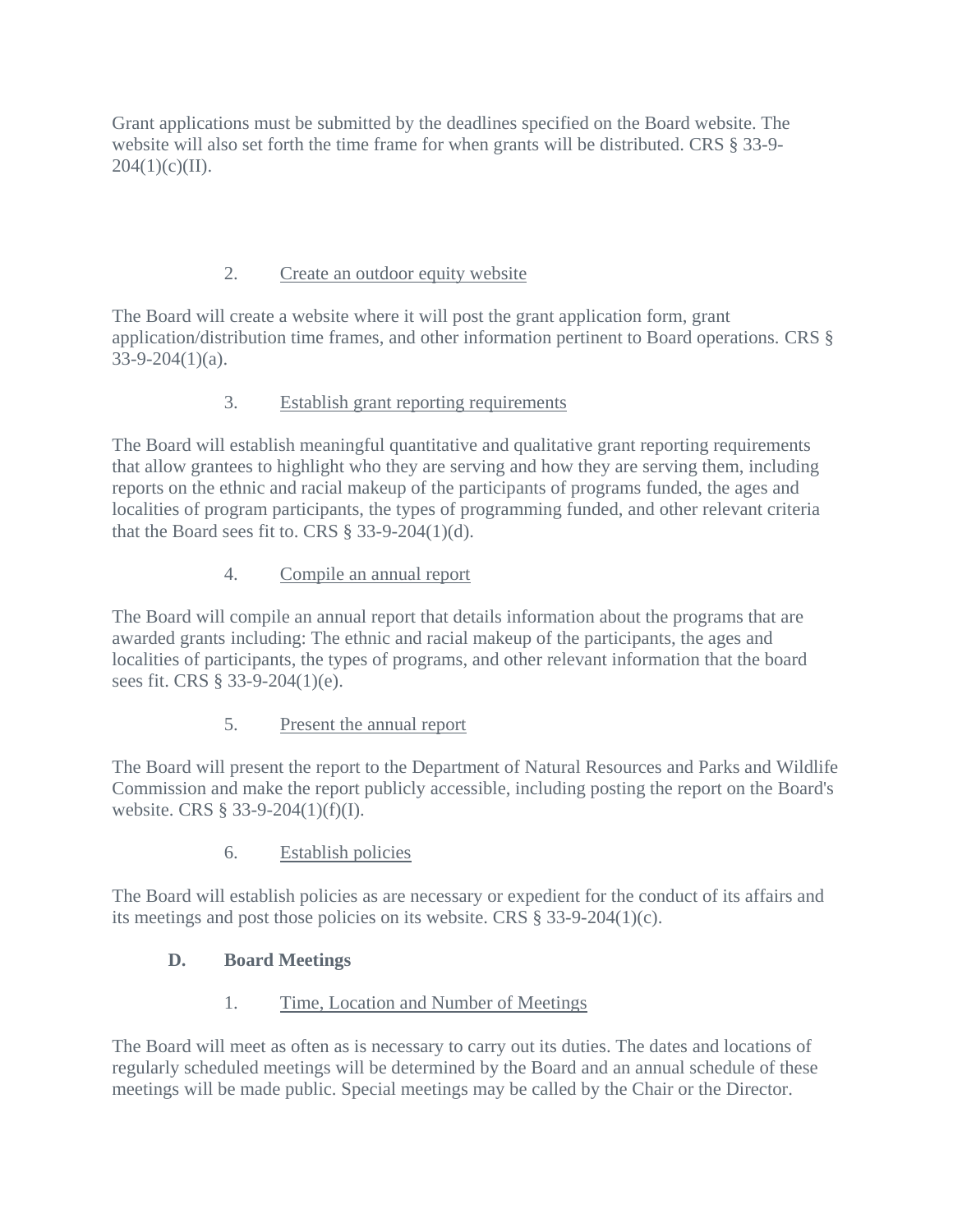## 2. Attendance

Lack of attendance at Board meetings may be a cause for removal. Missing two or more meetings without an adequate excuse over a twelve-month period shall constitute cause for removal.

#### 3. Quorum

A simple majority of the voting members of the Board will constitute a quorum. No official business can be conducted without a quorum present. The decision or formal act of the members present at any meeting of the Board at which a Quorum is present will be the act of the Board.

#### 4. Annual Meetings

The first regular meeting each year after January 1st shall be the annual meeting for the purpose of the election of officers. Any rescheduling of the annual meeting requires a majority vote of the Board.

## 5. Public Attendance

All meetings of the Board, except executive sessions, shall be publicly noticed and open to the public in accordance with Colorado's Open Meetings Law.

## 6. Executive Session

The Board may conduct business in executive session, which will be closed to the public, under the following conditions:

- 1. The executive session is held during a regular or special meeting of the Board.
- 2. After consultation with its Attorney General's representative, the Board announces to the public present at the meeting the topic of discussion and the specific provision of CRS § 24-6- 402 authorizing the executive session.
- 3. Two-thirds of the Board (6 out of 9 voting board members) votes in the affirmative to conduct business in executive session.
	- a. Discussions that occur in an executive session shall be recorded as specified in The Colorado Open Meetings Law. CRS § 24-6-402.
	- b. No adoption of any proposed policy, position, resolution, rule, regulation, or formal action will occur at any session that is not open to the public.

## 7. Subcommittees

Subcommittees, standing or special, may be created by the Chair, with the approval of a majority of the Board members. Subcommittees may be created as deemed necessary to carry on the work of the Board.